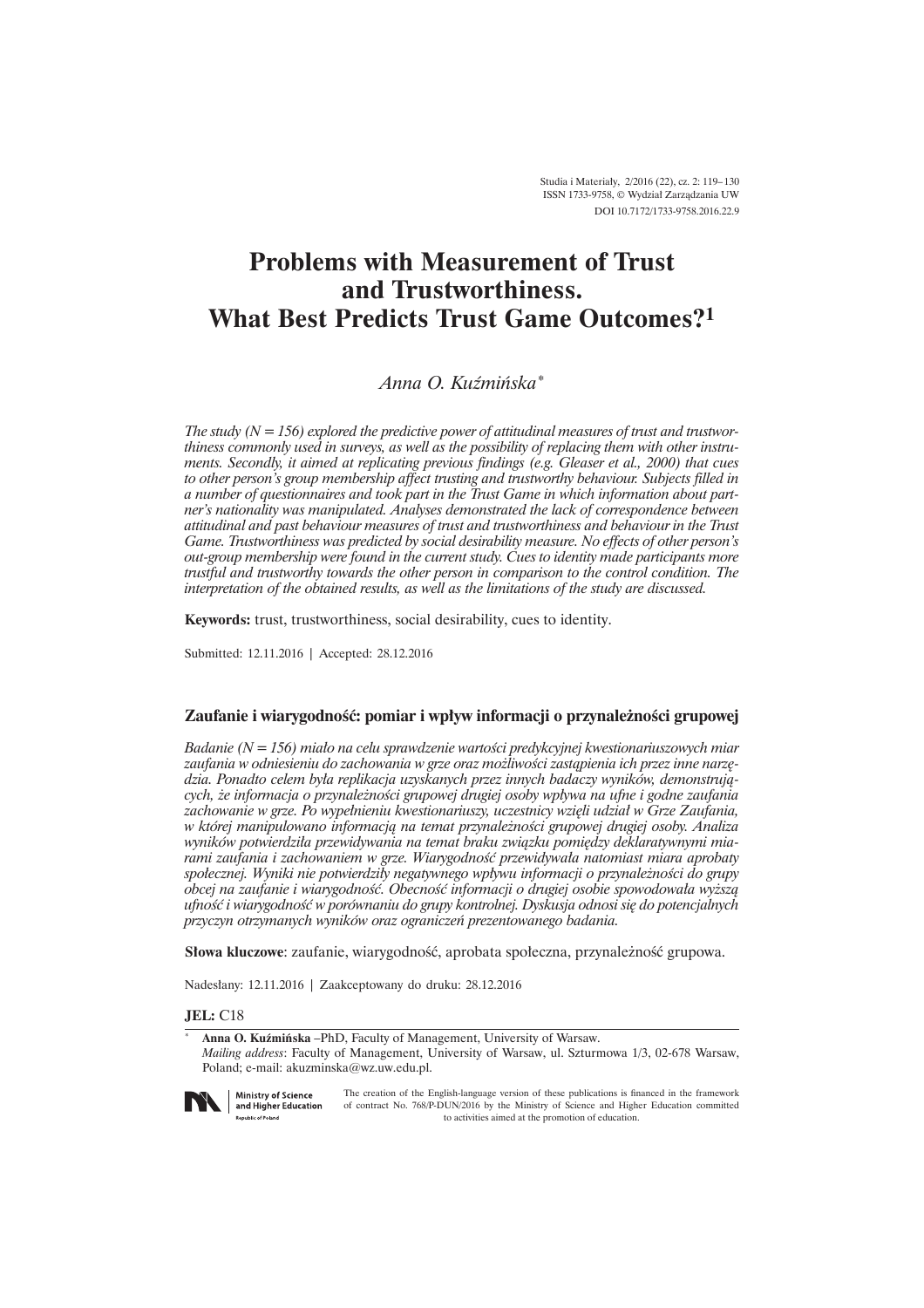# **1. Introduction**

Trust is viewed as a prerequisite of functional social interactions and effective market exchanges (La Porta et al., 1997). Some researchers conceptualize it as an encapsulated interest, where one decides to trust only on the basis of a reasonable suspicion that their partner would benefit from being trustworthy (Berg et al., 1995; Hardin, 2006). Others (Baier, 1986; Rousseau et al., 1998; Leslie, 2004) prefer to consider trust as based on an emotional belief in someone's benevolence, involving an acceptance of vulnerability and capability of betrayal, at the same time distinguishing it from *reliance*, which cannot be betrayed, but merely disappointed. Similarly, Yamagishi & Yamagishi (1994), point out that it is important to differentiate *trust*, which, in their opinion, refers to: "An expectation of partner's goodwill and benign intent" from *confidence*, which is: "An expectation of partner's competence" (p. 131), as well as *assurance* that may be defined as: "Knowledge of the incentive structure surrounding the relationship" (p. 132) and thus approaches Hardin's idea of encapsulated interest.

A related concept and one of similarly unclear definitions, is trustworthiness. Hardin (2006) argues that, although many scientists speak about the decline of trust in Western societies (Canada, United States, Sweden, or United Kingdom) they, in reality, mean that perceived trustworthiness is lower than it used to be. Hence, trustworthiness may be viewed as the extent to which someone is worthy of being trusted. Trust may originate from the perceived trustworthiness of the other party – a belief in their good intentions (Caldwell & Clapham, 2003). Trustworthiness is assessed on the basis of previous experiences, as well as directly and indirectly obtained information about a trustee (Sztompka, 2007).

This unsettled dispute as to what is the exact definition of trust, trustworthiness, and, for that matter, trustfulness, reliance, or confidence, may impact the matter of their measurement. For instance, Yamagishi & Yamagishi (1994) argue that, although Japanese society is often viewed and described as highly trustful, the level of trust there is in fact lower than among Americans. This confusion, in their view, stems from the fact that what is being measured is not trust, but assurance, which is based on commitment and stable relationships. In any case, lack of trust in the society increases the cost of social exchange and thus, even though trusting may be costly when one deals with an untrustworthy partner, it is generally beneficial for all parties involved (Axelrod, 1984). Research indicated that trust in strangers allows people to get out of the committed relationships, which sometimes incur high opportunity costs, and explore more advantageous alternatives (Hayashi & Yamagishi, 1998). What is more, a trusting attitude is positively related to income, while this relation is negative for trustworthiness (Slemrod & Katuscak, 2005). A similar result was reported by Knack and Keefer (1997), who demonstrated that trust was connected with superior economic performance.

The first aim of this research is, therefore, to take a closer look at the measurement of trust and trustworthiness. In particular, it is investigated whether traditionally used questionnaires predict trustful and trustworthy behaviour in the trust game. The second aim is the replication of the results obtained by other researchers (e.g. Fershtman & Gneezy, 2001; Foddy, Platow, & Yamagishi, 2009; Gleaser et al., 2000), showing that information about other person's group membership affects people's trusting and trustworthy behaviour towards that person, with less trust and trustworthiness expressed towards the out-group members.

## **2. Problems with Different Types of Trust Measurement**

Currently, there are basically two ways in which trust and trustworthiness are measured in research. One method employs surveys and questionnaires, the other game experiments (Kohn, 2008; Hardin, 2006). Both of them have advantages as well as **limitations** 

#### **2.1. Attitudinal Measures of Trust**

Previous research by Gleaser et al. (2000) showed that responses on none of the trust questionnaires used managed to predict trusting behaviour in the Trust Game. Trustfulness in the games, in the Glaeser et al.'s study, was predicted only by an index of questions relating to subjects'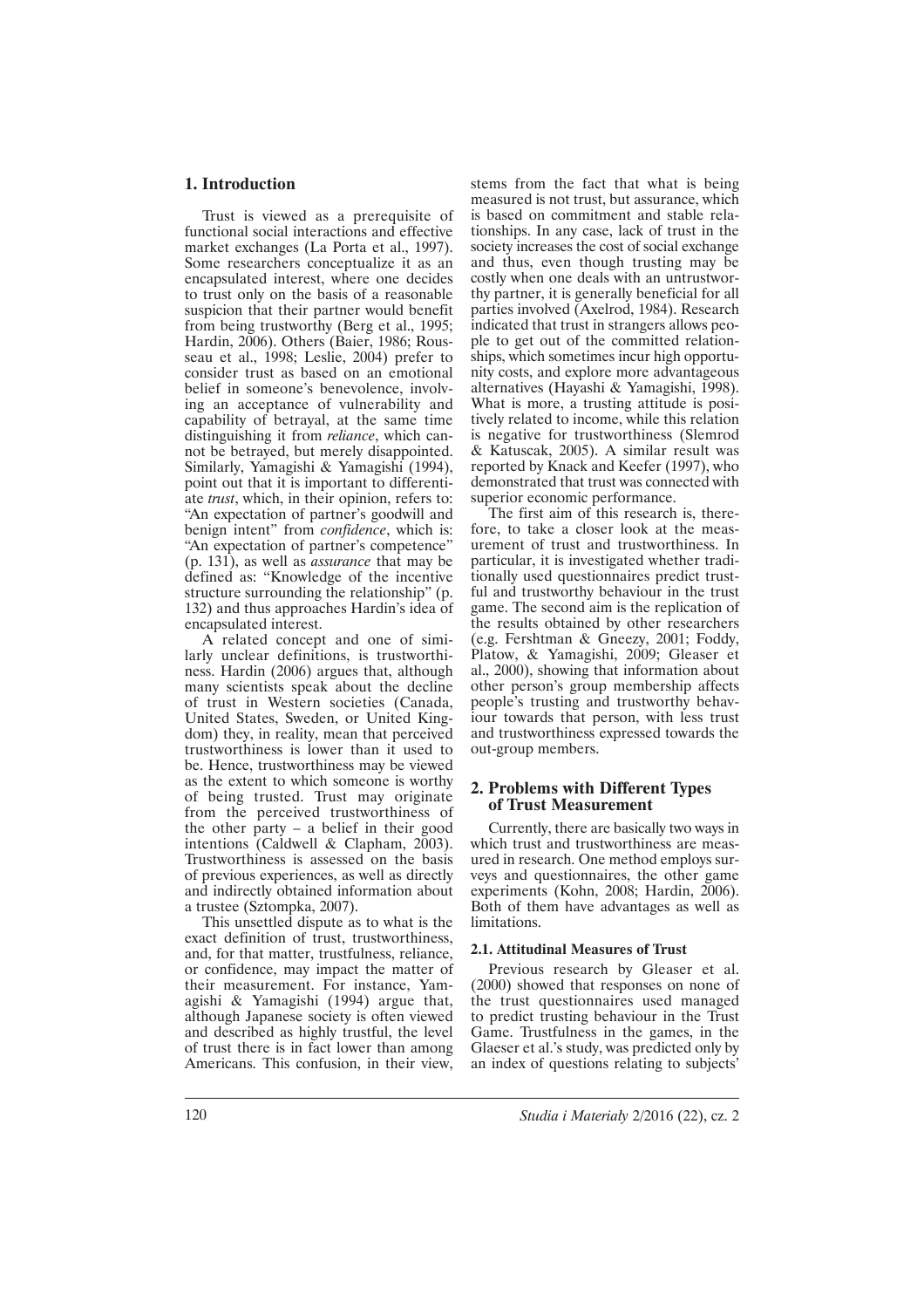previous trusting behaviour, e.g. "How often do you lend money to your friends?", while trustworthy behaviour was – surprisingly – predicted by questions about general trust. These results were partly supported by Holm and Danielson (2005), who found, however, that neither attitudinal nor past behaviour measures predicted trust or trustworthiness in games.

Absence of association between attitudes expressed in questionnaires and actual behaviour is not a new discovery. It was first documented by LaPiere (1928), who found that hotel and restaurant owners admitted Chinese couples to their premises, even though most of them had previously stated that "members of the Chinese race" would not be welcome. This lack of correspondence between attitudes and behaviour was subsequently explored in a large number of studies. In a review of the literature, Ajzen and Fishbein (1977) observed that while some studies supported LaPiere's findings, others found attitudes and behaviour to be correlated. The authors argue that in order for the attitudinal measures to be correct in predicting behaviour, they have to be precise with respect to action, target, and context. This exactly may be the problem with attitudinal measures of trust and trustworthiness. The generality of questions asked, when it comes to target (e.g. "Most people can be trusted"), as well as context (e.g. "I am trustful"), might lead participants to more readily imagine circumstances and targets that confirm rather than disconfirm the query. This, in turn, limits researchers' ability to understand participants' attitudes and leads to, widely observed, lack of association between answers in trust and trustworthiness surveys and behaviour in the games in which situational context and sometimes even target is, at least partially, known.

The claim, therefore, that attitudinal measures of trust are unhelpful when it comes to providing real insight into people's trustful and trustworthy behaviour is a significant and serious one, especially since those measures are used to gain knowledge about the state of social capital in many countries. Such information is used not only by psychologists, but also by sociologists, anthropologists, and economists. Even highly renowned sample surveys such as the General Social Survey

or the World Value Survey ask attitudinal trust questions (e.g.: "Generally speaking, would you say that most people can be trusted or that you can't be too careful in dealing with people?"). In the light of the described studies, in which these questions have no relation to the actual behaviour, it is important to reconsider their use or maybe change them to questions that are more specific and have proven correspondence with trustful and trustworthy actions. Even more so, since according to Yamagishi et al. (1999) "most people can be trusted" and "you can't be too careful in dealing with people" are not on the opposite ends of a single dimension, but rather represent two separate factors.

#### **2.2. Behavioural Measures of Trust**

Another commonly used method of measuring trust and trustworthiness is through games (e.g. Trust Game, Prisoner's Dilemma Game; Macy & Skvoretz, 1998; Yamagishi, 1999; Slemrod & Katuscak, 2002; Kiyonari et al., 2006). Nonetheless, in order to do so in line with the definition of trust accepted here, it can only be a oneshot game. When iterated, trust changes into assurance, as participants know that it is in their partner's interest to cooperate. For instance, Axelrod (1984) indicated that even the most self-interested egoist, who typically distrusts others, would behave cooperatively in iterated prisoner's dilemma games when faced with a partner who plays tit-for-tat.

In the current study, it was, therefore, decided to use a one-shot Trust Game. This decision was based on the broad use of this game in the measurement of trust, which would allow for comparability. Many scholars' belief (e.g. Glaeser et al., 2000; Holm & Danielson, 2005; Kiyonari et al., 2006) that Trust Game measures trust and trustworthiness was partly supported by research showing that oxytocin (a hormone known for its role in social attachment) prevents trusting behaviour to decrease after partner's betrayal (Baumgartner et al., 2008). This is how Camerer (2003) described why Trust Game is a good choice in trust measurement:

"Trust must be risky. Trustworthiness must also go against the Trustee's self-interest, to test whether people are willing to sacrifice to satisfy moral obligation. Sociologists and social psychologists sometimes object that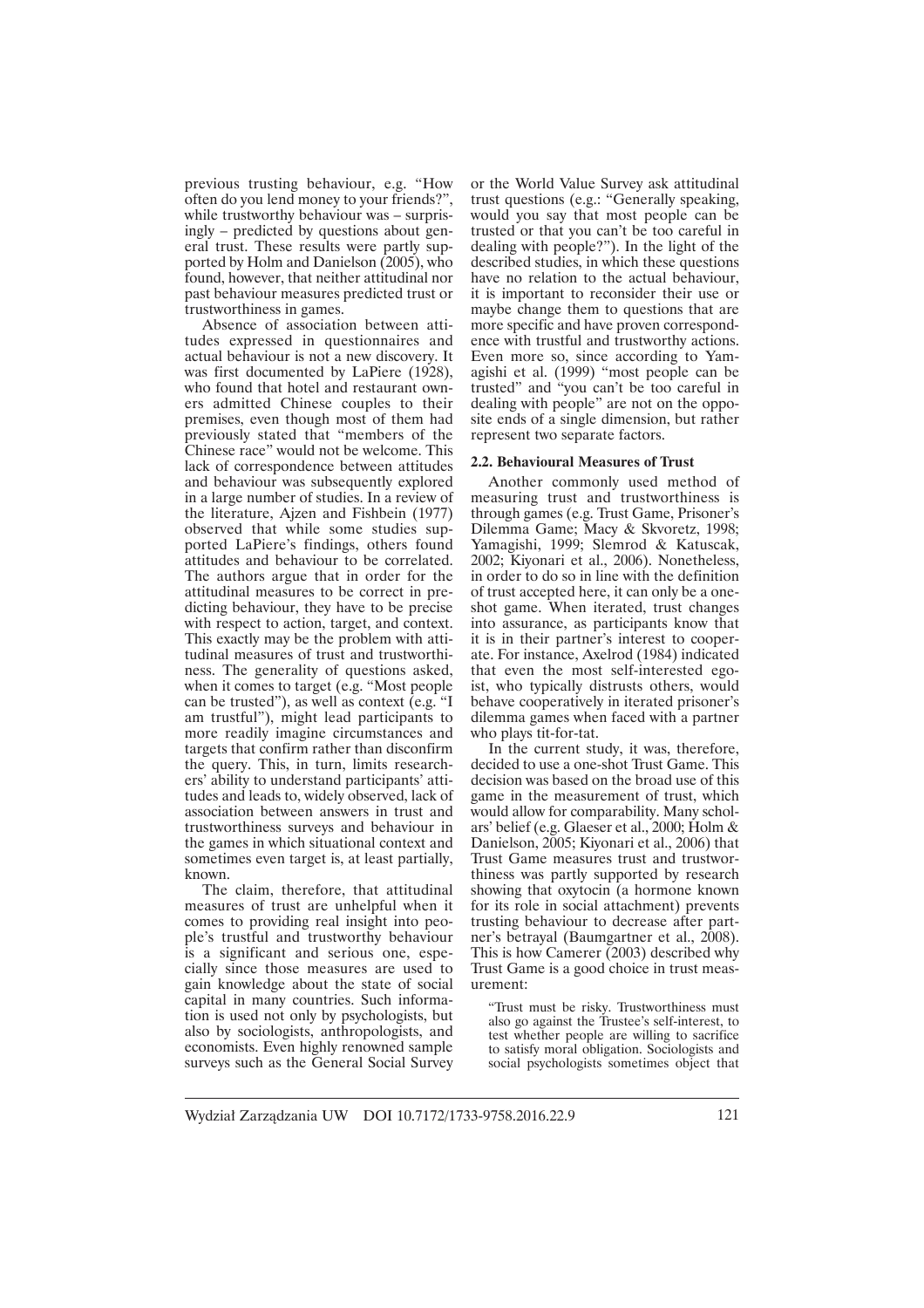this game "doesn't capture all there is to trust" because the two-person one-shot game does not include the relationships, social sanctions, communication, and so many other rich features that may support or affect trust. That's precisely the point – the game requires pure trust." (Camerer, 2003, p. 85)

#### **2.3. Indirect Method of Trust Measurement – Social Desirability**

While currently used trust and trustworthiness measures seem ineffective in predicting trust and trustworthiness, there are several studies that suggest social desirability might work instead (e.g. DeMaio, 1984; Platow, 1994; Bekkers, 2001; Kuncel & Tellegen, 2009). Social desirability is described as a bias reflecting a tendency to enhance characteristics that are viewed as socially desirable or to minimize those that are deemed undesirable in one's group of reference. Social desirability is believed to directly reflect societal norms and rules of conduct characteristic of a given culture and may, therefore, be related to a desire to conform or a fear of rejection. Cultural values specific for a particular society denote what is appropriate and inappropriate and set limits within which people are allowed to search for ways of behaving (DeMaio, 1984).

According to Platow (1994), social desirability may to some extent pertain to choices made in decomposed games, which are used as a measure of social value orientations. It was demonstrated that choosing a prosocial option was judged by participants as very socially desirable. Moreover, based on a large survey, Bekkers (2001) found that people who behaved in a prosocial manner were more likely to score high on a Social Desirability Scale than those who behaved in an individualistic or competitive way. More specifically, the difference was based on two subscales, one having to do with positive strategies in managing social relations and the second dealing with the tendency to abstain from profiting from others.

This led to a supposition that Social Desirability Scale may serve to identify people who are so sensitive to social rules. Such sensitivity might not only affect a tendency to respond in a socially desirable way in surveys, but also one's actual behavior. Given that trustworthiness may be viewed as more socially desirable than trustfulness, current research aims to investigate the relation between Social Desirability Scale and trustworthy behaviour in the Trust Game. Since games are not always advantageous, or even possible, to be used, uncovering different measures which could serve the purpose of determining trustworthiness would be extremely beneficial.

# **3. Trust and Trustworthiness Across Nations**

The second aim of the current research is the replication of the results obtained by various scholars (e.g. Fershtman & Gneezy, 2001; Foddy, Platow, & Yamagishi, 2009; Gleaser et al., 2000) that group membership, be it nationality, ethnicity, race, or even different university, is a powerful predictor of the degrees of trust, namely, that trust between partners decreases when they differ in group membership. Gleaser et al. (2000), for example, found that in Trust Game people returned much less when dealing with partners from another country, however the amount sent was not significantly different. In the current study, the in-group/out-group affiliation is manipulated by providing information about Trust Game partner's nationality. Nationalities were chosen on the basis of studies by Kofta & Sedek (2005), who identified three nationalities that were most often associated with out-group prejudice in Poland. These are, in order from the strongest to the weakest, Jews, Germans, and Russians. Members of these nationalities are viewed unfavourably and with considerable suspicion, with much of negative feeling being due to conspiracy beliefs that are especially strong when it comes to Jews. Hence, in the current study, the experimental manipulation involved information about nationality of the other person in the Trust Game (Polish, Jewish, German). In the control condition, no information whatsoever about the partner was given.

Based on the previous results, it was expected that Trust, Caution, and Honesty Scales would fail to predict the Amount Sent and Returned in the Trust Game. However, higher scores on the questions pertaining to Past Trusting Behaviour and Past Trustworthy Behaviour would predict the Amount Sent (AS) and Amount Returned (AR) in the Trust Game, respectively. Additionally, it was suspected that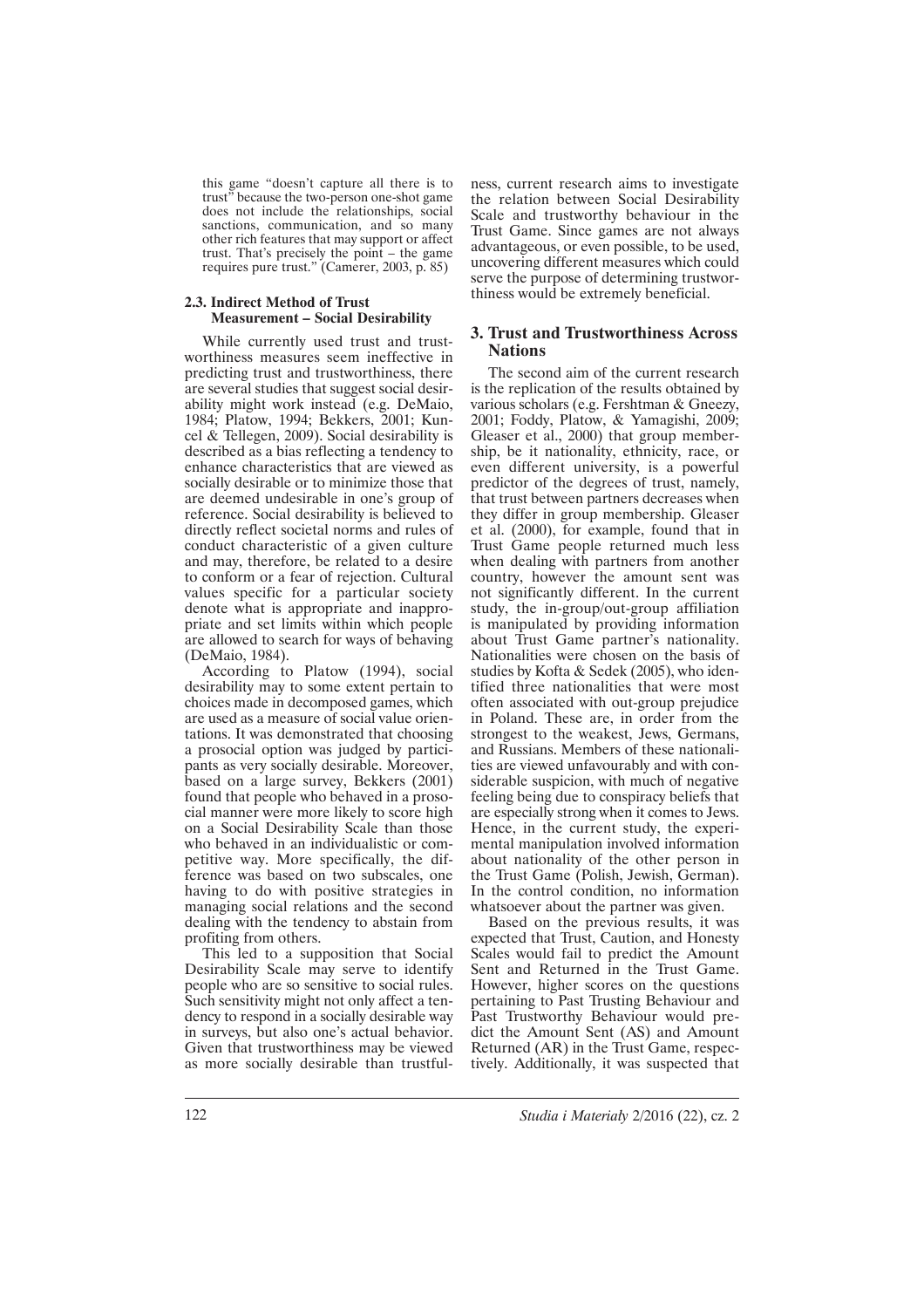subjects scoring higher on the Social Desirability Scale would return more (AR) in the Trust Game. It was also expected that trust and trustworthiness would be weaker and, thus, the amounts sent and received would be lower for Trust Game partners of different nationalities than for those of Polish nationality.

## **4. Method**

#### **4.1. Participants**

Data was collected from 156 students (94 males; 62 females) of several universities in Warsaw. The age of the participants ranged from 19 to 43 ( $M = 22.36$ ,  $SD = 2.87$ .

## **4.2. Materials**

*Trust Questionnaire.* For the purpose of this study, three scales from the Trust Questionnaire (Yamagishi & Yamagishi, 1994) were translated from English to Polish. The scales include the General Trust Scale (six items,  $\alpha = 0.76$ ), the Caution Scale (six items,  $\alpha = 0.62$ ), and the Honesty Scale (4 items,  $\alpha = 0.57$ ). Responses to the items were to be indicated on the four-point Likert Scale (Strongly Disagree, Rather Disagree, Rather Agree, Strongly Agree).

*Previous behaviour.* Two scales were used to measure previous trusting and trustworthy behaviour. The purpose of using these scales was mostly exploratory, as no such coherent and reliable scales exist. Past Trusting Behaviour Scale consisted of 3 questions  $\bar{Q}$  = 0.52). Two of them ("How many times last year did you lend someone money" and "How many times last year did you lend someone your possessions") were taken from the questionnaire used by Glaeser et al. (2000). In order to check whether the scale can achieve better discriminative power, one more question was added ("How many times last year did you buy anything on an internet site, e.g. Allegro or E-bay"). Past Trustworthy Behaviour Scale consisted of 5 questions  $(\alpha = 0.59;$  "How many times last year did you break a promise given to someone," "How many times last year did you fail to meet the deadline of an assigned work," "How many times last year did you reveal an entrusted secret?," "How many times last year did you gossip about someone you know," "How many times last year did you

forget to give back the money or possession you borrowed?"). Answers to both scales were to be indicated on a 7-point scale (not once, 1–2 times, 3–4 times, 5–6 times, 7–8 times, 9–10 times, more than 10 times).

*Social desirability scale.* The 29-item scale developed by Jolanta Wilczyñska and Radosïaw Drwal (1995) was used. Instead of the original true-false response key, a four-point Likert scale, identical to the one for the trust questionnaire, was used. The reliability coefficient was not, however, appreciably affected by this modification and equalled  $\alpha = 0.75$ .

*Trust game.* The classic version of the Trust Game was used (Berg et al., 1995). The amount sent by the allocator was viewed as a measure of trust, while the amount returned by the recipient was considered a measure of trustworthiness. In the first stage of the game, when all subjects were allocators, after being provided with an instruction for the game, the following questions were asked: G1: "What is the amount you give to your partner," G2: "What is the amount you think you would be given by your partner, if he was in your place." In the second stage of the game, when all subjects were recipients, after being provided with instructions and informed about the amount given to them by their partners (50 PLN in all cases), the following questions were asked: G3: "What is the amount that you return to your partner (after it was tripled)" and G4: "What is the amount you think would be returned by your partner, if he was in your place (after it was tripled)".

#### **4.3. Procedure**

The participants were recruited to the study in university corridors. After signing an informed consent form, each participant was asked to provide basic demographic data (age, gender, faculty at the university). First, all participants were given the same two-part questionnaire. The first part consisted of Social Desirability, Trustworthiness, Caution, and General Trust Scales, while the second part was formed out of Past Trusting Behaviour and Past Trustworthy Behaviour Scales.

Upon completion of the questionnaire, participants were introduced to the second part of the study, the Trust Game. They were informed that the game would be played with another student who had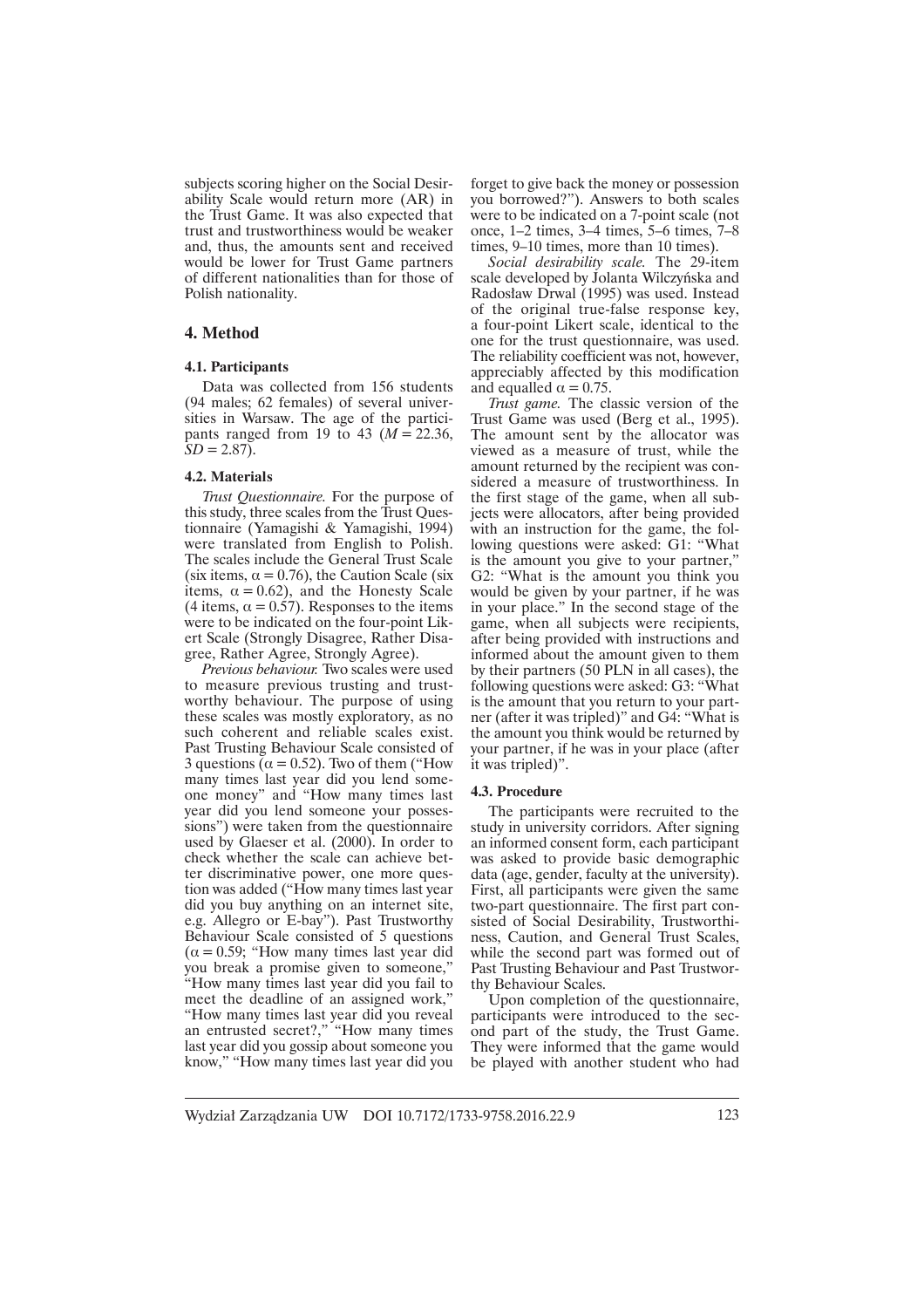already provided his/her answers in the first stage of this study. Subsequently, subjects were randomly assigned to one of the four conditions and provided with information about their Trust Game partner. The information differed in terms of the nationality and the name of the partner: 1) Anna Kamiñska/Andrzej Kamiñski, Poland, 2) Gisela Lechner/Clemens Lechner, Germany 3) Sara Begin/Shlomo Begin, Israel 4) control group with no information about the partner whatsoever. The gender of the other person was always the same as the gender of the participant. Additionally, the information about the other person (except for the control condition) included their age (always 22 years old), sex (the same as the subject's), and the occupation (always a 4 th year psychology student; in the case of partners whose nationalities were other than Polish, it was indicated that it was an Erasmus student).

The game consisted of two parts. In the first part, all participants were allocators, while in the second, all were recipients. Before each part, participants were provided with an instruction on the game. In the role of an allocator, participants were asked to fill in the blank space with the appropriate amount given to the other person (any sum out of 100 PLN) and place that information on an envelope. In the role of the recipient, participants were given an envelope with the allocation of the second person (always 50 PLN) and were asked to write how much they return to that person (any sum out of 150 PLN). The amount sent by the allocator is viewed as a measure of *trust*, while the amount returned by the recipient is considered a measure of *trustworthiness*. At the end, subjects were thanked for their participation, briefed, and given an opportunity to provide their e-mail addresses in order to be informed about the results of the study.

## **5. Results**

*Trust Questionnaire and Trust Game*. In order to analyse the relationship between behaviour in the Trust Game and answers on the trust questionnaire, two multiple regression analyses were performed, separately for the Amount Sent and the Amount Returned as dependent variables, with results on General Trust, Cautiousness, and Honesty scales included as predictors. A higher score on the scales indicated, correspondingly, higher general trust, cautiousness, and honesty. Both regression models proved to be non-significant,  $F(3,152) = 1.473, p = .224$  for the Amount Sent and  $F(3,152) = 2.051, p = .109$  for the Amount Returned. None of the included variables predicted the Amount Sent. For the Amount Returned, only the cautiousness score reached the conventional level of significance ( $\beta = -.19, p = .038$ ).

*Past Behaviour Scales.* First, the correlations between the Past Behaviour Scales and other scales were computed. Higher results on the Past Behaviour Scales indicate lower declared trustworthiness and higher trusting. Past Trustworthy Behaviour Scale was significantly correlated with Social Desirability Scale  $(r = -0.54)$ , *p* < 0.001) and Honesty Scale (*r* = –0.26, *p* < 0.01). Past Trusting Behaviour Scale, however, was not significantly correlated with any of the other scales.

To check whether the Past Behaviour Scales predicted behaviour in the Trust Game, two regression analyses were performed, separately for the Amount Sent and the Amount Returned as the dependent variables. Past trusting and past trustworthy behaviour scores were included as predictors. Neither of these models were significant,  $F(2,147) = .482$ ,  $p = .619$  for the Amount Sent and  $F(2,147) = 1.353$ ,  $p = 0.262$  for the Amount Returned.

However, when the relationship between individual past behaviour questions and the behaviour in the Trust Game was analysed, the question: "How many times last year did you gossip about someone you know?" proved to be significantly correlated with trustworthy behaviour in the game (G3;  $r = -.23$ ,  $p = .005$ ), as well as beliefs of other person's trustworthiness in the game (G4; *r =* –.21*, p* = .009). In short, people who admitted having gossiped more, returned less money to their partners and predicted their partners would also return less to them.

*Social Desirability Scale and Trust Game*. Further, the relationship between answers to Social Desirability Scale and behaviour in the Trust Game was investigated. For this scale, higher scores indicated higher Social Desirability. Results of the Social Desirability Scale significantly predicted the Amount Returned  $(\beta = .23)$ ,  $F(1,154) = 8.275$ ,  $p = 0.005$ , as tested with the regression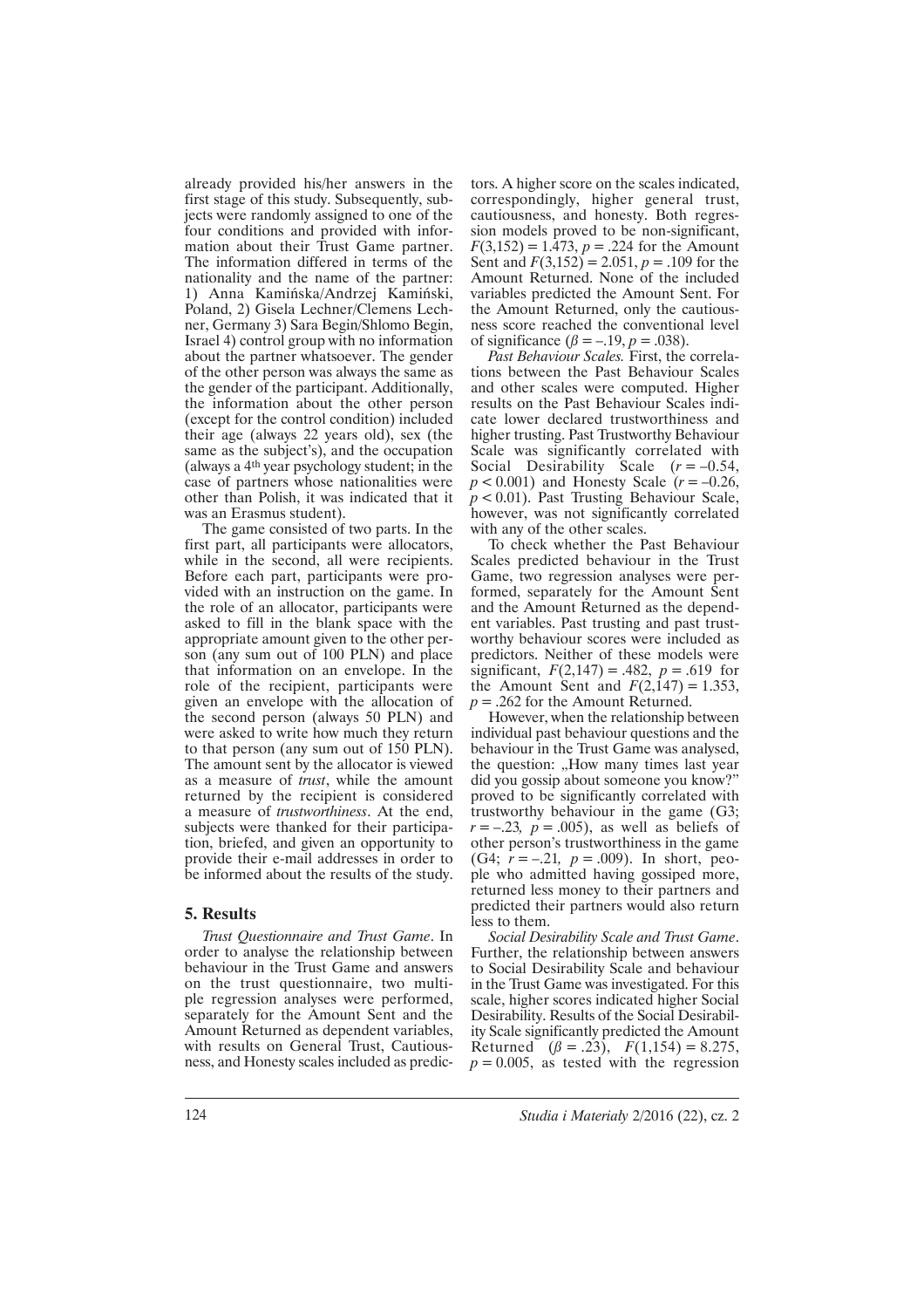analysis. The scale was not, however, related to the expected trustworthiness of the other person (G4),  $F(1,154) = 2.432$ ,  $p = 0.121$ . Answers to Social Desirability Scale were also not related to the Amount Sent,  $F(1,154) = .434, p = 0.511.$ 

Bekker (2001) reported that items which were the most accurate in predicting prosociality in decomposed games were the ones referring to positive strategies in management of social relations and to abstaining from taking advantage of others. In order to see if the same was true for trustworthiness, all items were correlated with the Amount Returned. The results confirmed the expectation based on Bekker's findings – only those items which addressed social relations proved to be related to the Amount Returned in the Trust Game. The significant effects are detailed in Table 1.

*Table 1. Social Desirability items significantly correlated with Amount Returned*

| <b>Ouestion</b>                                                  | r      | p    |
|------------------------------------------------------------------|--------|------|
| People who ask me for favour<br>sometimes annoy me               | $-.17$ | .040 |
| I never deliberately said<br>something to hurt another<br>person | .21    | .009 |
| I am always nice, even towards<br>people who are unkind          | .16    | .050 |
| I do not always tell the truth                                   | $-.20$ | .015 |
| There were instances when I<br>cheated someone                   | $-.21$ | .009 |
| When I receive a letter, I always<br>respond immediately         | .20    | .014 |

*Gender Differences*. In order to investigate the gender differences in trusting and trustworthy behaviour, two Univariate ANOVAs were conducted with gender as an independent variable and Amount Allocated and Amount Returned as dependent variables. Females (*M* = 83.95;  $SD = 34.93$ ) tended to return significantly more than males (*M* = 71.93; *SD* = 33.14),  $F(1, 154) = 4.711, p = .031, \eta^2 = .030.$ There were no gender differences in terms of the Amount Sent (Females: *M* = 57.50; *SD* = 28.28; Males: *M* = 54.09; *SD* = 30.47),  $F(1, 154) = .495, p = .483.$ 

*Group Membership*. The effects of the group membership were tested using the

Univariate ANOVAs with other person's Nationality as an independent variable and the game measures as dependent variables. There was a significant difference in the Amount Sent, *F*(3,152) = 4.604, *p* < 0.01,  $\eta^2$  = .083. Post-hoc analysis (Bonferroni) revealed significant differences between the Control and the Polish partner groups (95% CI for difference [–35.55, –.1.12]), as well as between the Control and the German partner groups (95% CI for difference  $[-39.28, -4.86]$ . The difference between the Control and the Israeli partner groups was not significant. Means for this analysis are in Table 2.

*Table 2. Mean Amount Sent according to Partner's Nationality*

| <b>Partner's Nationality</b> | М     | SD.   |
|------------------------------|-------|-------|
| Polish                       | 60.08 | 25.83 |
| German                       | 63.82 | 27.17 |
| Israeli                      | 57.18 | 31.01 |
| Control group                | 41.74 | 29.89 |

There also was a significant effect for the Amount Returned,  $F(3, 152) = 3.991$ ,  $p = 0.009$ ,  $h^2 = .073$ . Post-hoc analysis (Bonferroni) showed significant differences between the Control and the Polish partner groups (95% CI for difference  $[-43.17, -3.06]$ , as well as the Control and the Israeli partner groups (95% CI for difference [–40.69, –.856]). The difference between the Control and the German partner groups was not significant. Means for this analysis are detailed in Table 3.

*Table 3. Mean Amount Returned by Partner's Nationality*

| <b>Partner's Nationality</b> | М     | <b>SD</b> |
|------------------------------|-------|-----------|
| Polish                       | 86.32 | 35.14     |
| German                       | 74.21 | 31.20     |
| <b>Israeli</b>               | 83.97 | 39.46     |
| Control group                | 63.20 | 26.35     |

Summing up, the study did not replicate the findings that the information about partner's out-group membership results in lower trusting and trustworthy behaviour in the Trust Game. Rather, any informa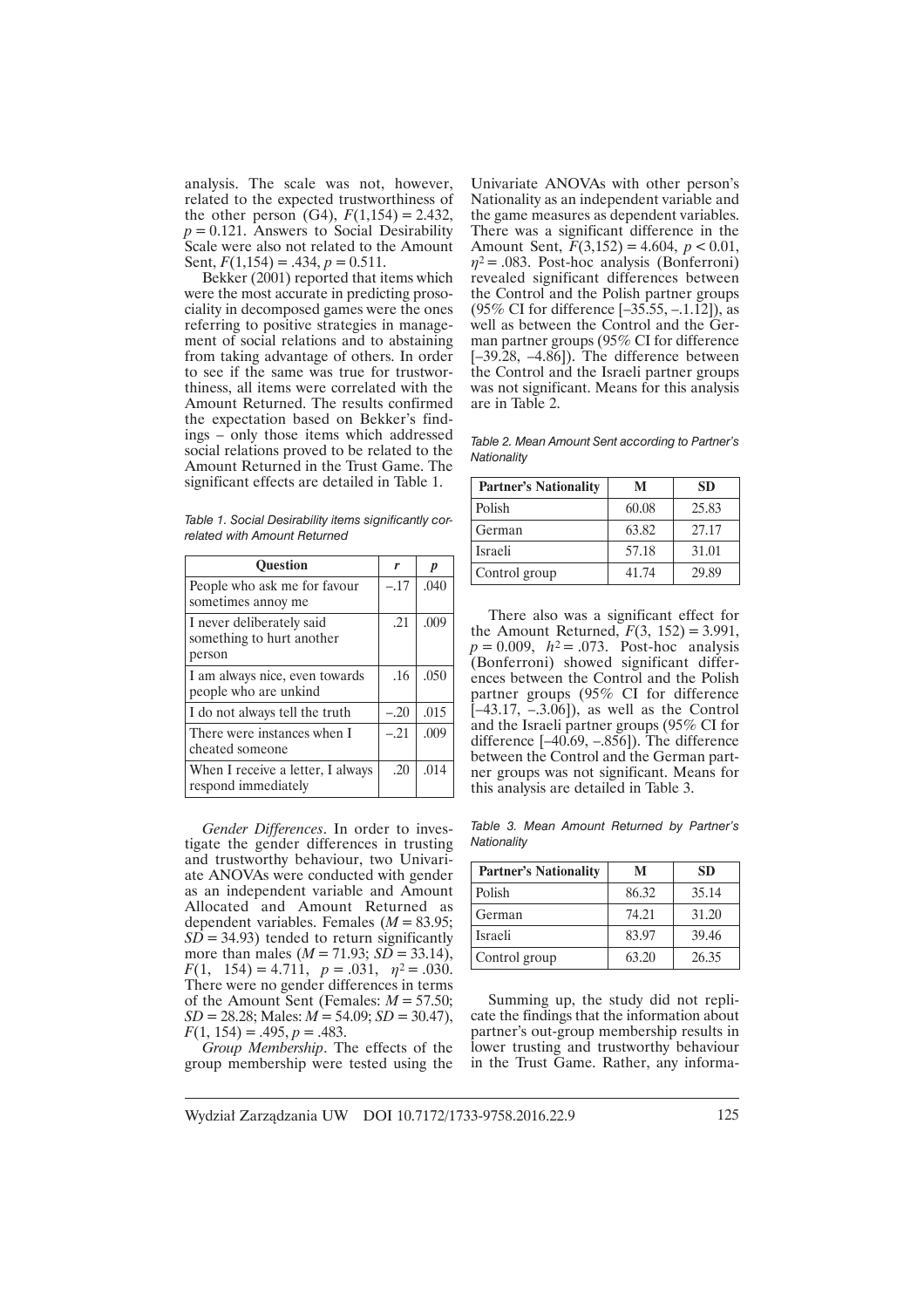tion about the partner resulted in higher allocations and returns, in comparison to the control condition.

## **6. Discussion**

The results of the current study confirm the result obtained by other researchers (Glaeser et al., 2000; Holm & Danielson, 2005) that commonly used attitudinal measures of trust and trustworthiness do not predict the actual behaviour in games. Contrary to the results obtained by Glaeser et al. (2000), measures of past behaviour were also unrelated to the actions in the game. Nevertheless, the fact that one question ("How many times last year did you gossip about someone you know") predicts trustworthiness quite well is encouraging. It might mean that past behaviour scale, if constructed out of such highly prognostic items may prove to be valid. It would be, therefore, advantageous, to undertake an effort to formulate and analyse a large number of such past behaviour items, some of which might serve well in predicting trustful and trustworthy behaviour.

Unfortunately, no measure correlated with trustful behaviour in the current study. The fact that trustworthiness was related to at least some variables (gender, social desirability, gossiping), while trustfulness was completely independent, might mean that trustworthiness is a more stable personal characteristic, whereas trust depends more on situational cues. It is however possible that, since trust entails relinquishing some degree of control in favour of another person, a measure composed of questions relating to people's willingness to do just that could be devised. The trust surveys used so far ask very general questions (e.g. "Most people can be trusted," "Most people are basically good and kind," etc.) which create problems in terms of analysis of participants' responses, since it is questionable what was on their mind. When answering questions about "most people," did they think about an average of population? People they know? Or maybe the last time they were cheated by a salesclerk? Such uncertainty might lead to variability in responses that cannot be controlled.

Consequently, it could be better to devise a survey consisting of questions that refer to possibility of trusting others in specific tasks and/or situations. Quite importantly, these questions would also need to indicate, at least in a general sense, the object of trust, e.g. member of a family, friend, work colleague, stranger, etc. A survey so created would fulfill the conditions of a good attitudinal measure proposed by Ajzen and Fishbein (1977), namely, the need for a defined target, action, and context, or at least two of these. They suggested that instruments having high correspondence between predictor and criterion produce strong relationships between attitudes they measure and actual behaviours.

An additional problem with measures of trust and trustworthiness employed in the current study refers to the fact that they were a directly translated form of Yamagishis' (1994) questionnaire used in the United States. Although reliability coefficients were comparable with the original version, it might be the case that cultural differences make this questionnaire not valid in Polish circumstances. Toshio and Midori Yamagishi chose the best items out of a large amount of them, while in the current research only those from the final questionnaire were taken into consideration. This might have led to a decreased validity of the measure, especially since some researchers (e.g. Holms & Danielson, 2005; Henrich et al., 2005) argue that trust may have different facets across cultures.

#### **6.1. Social Desirability**

It is encouraging, however, that the present research confirmed the hypothesis that the Social Desirability Scale is accurate in predicting trustworthy behaviour. It might be that the people who express high need for approval have a tendency not only to respond in a socially desirable manner in questionnaires but also to behave in such a way. Although the Trust Game in the current research is still a highly constrained, experimental situation with limited external validity, it may be argued that, since being trustworthy is not only highly socially desirable but also refers almost exclusively to actions in social settings, people with heightened need for social approval could have a tendency to act in a similar way also in their daily lives. It is suggested that social desirability might refer to people's inclination to look good not only in the eyes of an experimenter but also in the eyes of other members of society. Moreover, trustworthiness can be thought of as a highly socially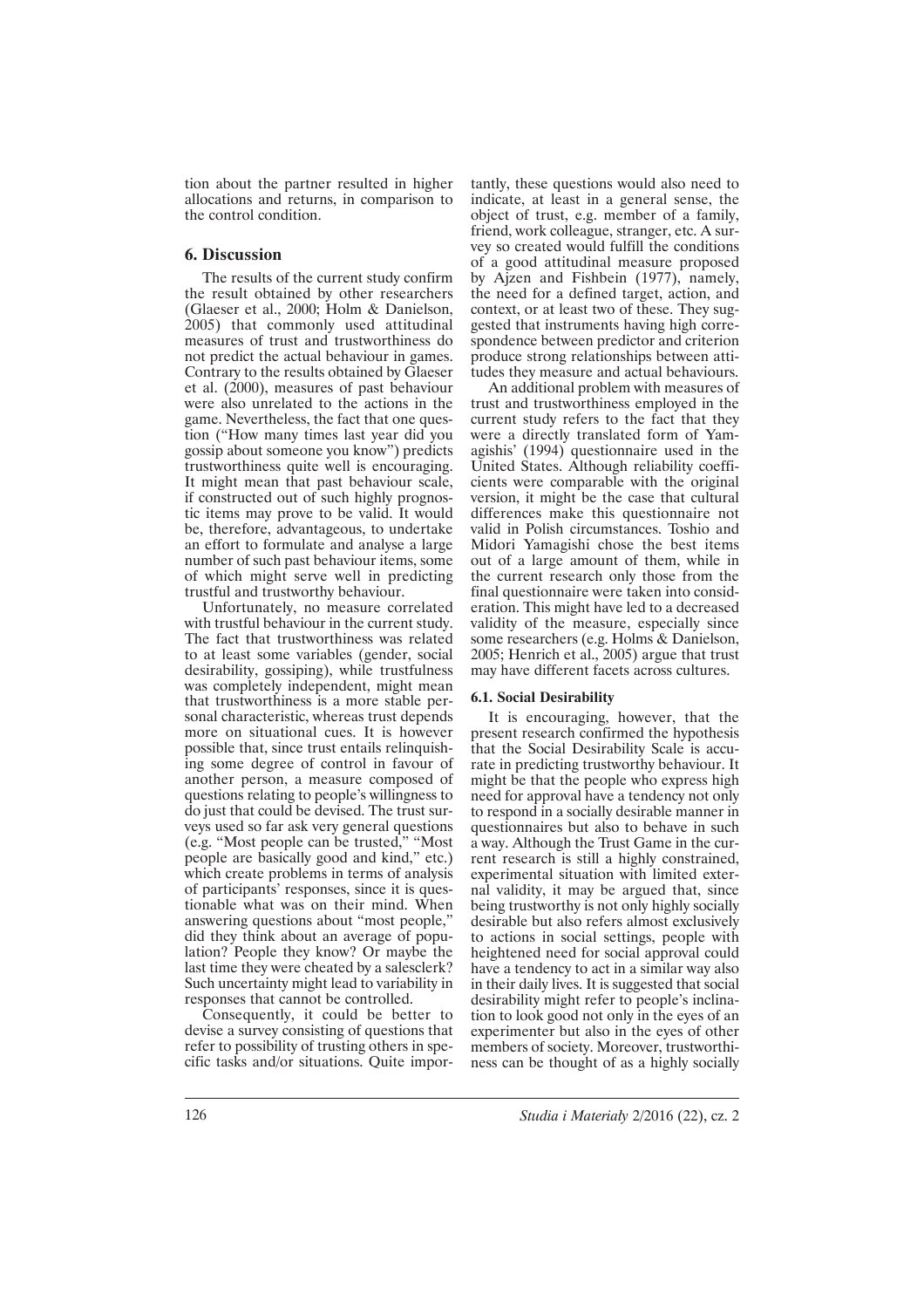desirable trait and a key element of social norms of fairness (cf. Platow, 2001), hence providing strong inducement for those for whom self-presentation is crucial to act in such a way.

This supposition is additionally confirmed by the results obtained by Bekkers (2001), who found that people who acted more cooperatively or altruistically in decomposed games scored higher on Social Desirability Scale, but only on items referring to interpersonal conflict or concern. Similar results were obtained in the current study. Analyses revealed that the particular Social Desirability Scale questions which distinguished trustworthy from untrustworthy subjects were the ones referring to interpersonal relations. Items relating to personal achievement had no predictive power for trustworthiness whatsoever.

#### **6.2. Gender Differences**

In the current study, females behaved in a more trustworthy manner, indicated by greater amounts of money returned to their partners in the Trust Game. This effect was not surprising and was already documented in the previous studies (Croson & Buchan, 1999; Dollar, Fisman, & Gatti, 2001). There were, however, no gender differences in trust indicated by behaviour in the game, which is in line with the results of Croson & Buchan (1999), but not those of Gleaser at al. (2000). The previously reported gender differences in trust could have been related to greater risk aversion among women (Arano, Parker, & Rory, 2010; Borghans et al., 2009). If this was the case, the game situation in the current study was likely not experienced as risky, resulting in no differences between males and females.

#### **6.3. Trust and Trustworthiness Across Nations**

The results obtained in the current study failed to replicate the previous findings that trust and trustworthiness are negatively affected by information about partner's out-group membership (Fershtman & Gneezy, 2001; Foddy, Platow, & Yamagishi, 2009; Gleaser et al., 2000). This lack of replication might have been caused by extensiveness of the information provided about the partners. It consisted of not only information on their nationality, but also their name, age, gender, and major – some

of which provide individuating information about the other person. According to the Social Identity model of Deindividuation Effects (SIDA, Reicher, Spears, & Postmes, 1995), expectations of others' trustworthiness may be based on either *cues to personal identity* or *shared group membership*. When cues to personal identity are provided, e.g. name or picture, detrimental effect of distinct group membership is diminished and perceived trustworthiness of a partner increases (Lee, 2008; Tanis & Postmes, 2005). This effect, however, works only for the out-group members and can even have a disadvantageous outcome for the in-group members, because it underlines partner's uniqueness and draws attention away from that person's in-group membership. In line with this reasoning, research by Ritov & Kogut (2011) showed that generosity towards the members of the out-group increased if personalizing information about that person was provided (e.g. through name or picture).

The current study does not answer the question on the extent to which the two types of information – cues to social or personal identity – separately affected the obtained results. In order to gather such information, an experiment with two independent variables (group membership x cues to personal identity) would need to be conducted.

#### **6.4. Limitations of the Study**

It is also important to mention other two possible limitations of the present research. First of all, some researchers believe that the use of hypothetical money decreases variability of the results (e.g. Shaw, 1976). Although studies exist (e.g. Gillis & Hettler, 2007) that suggest no significant differences between the use of imaginary and real money and despite the fact that, in the current study, participants were explicitly asked to visualize their behaviour is the real situation, it still might have made them more carefree in their allocations and returns.

The second limitation is related to the artificiality of the manipulation of partner's nationality. Because of the emphasis put nowadays in Poland on the importance of good cross-cultural relations and the evil of anti-Semitism, participants might have guessed the purpose of the study and behaved differently than they would in real-life settings. It was also suggested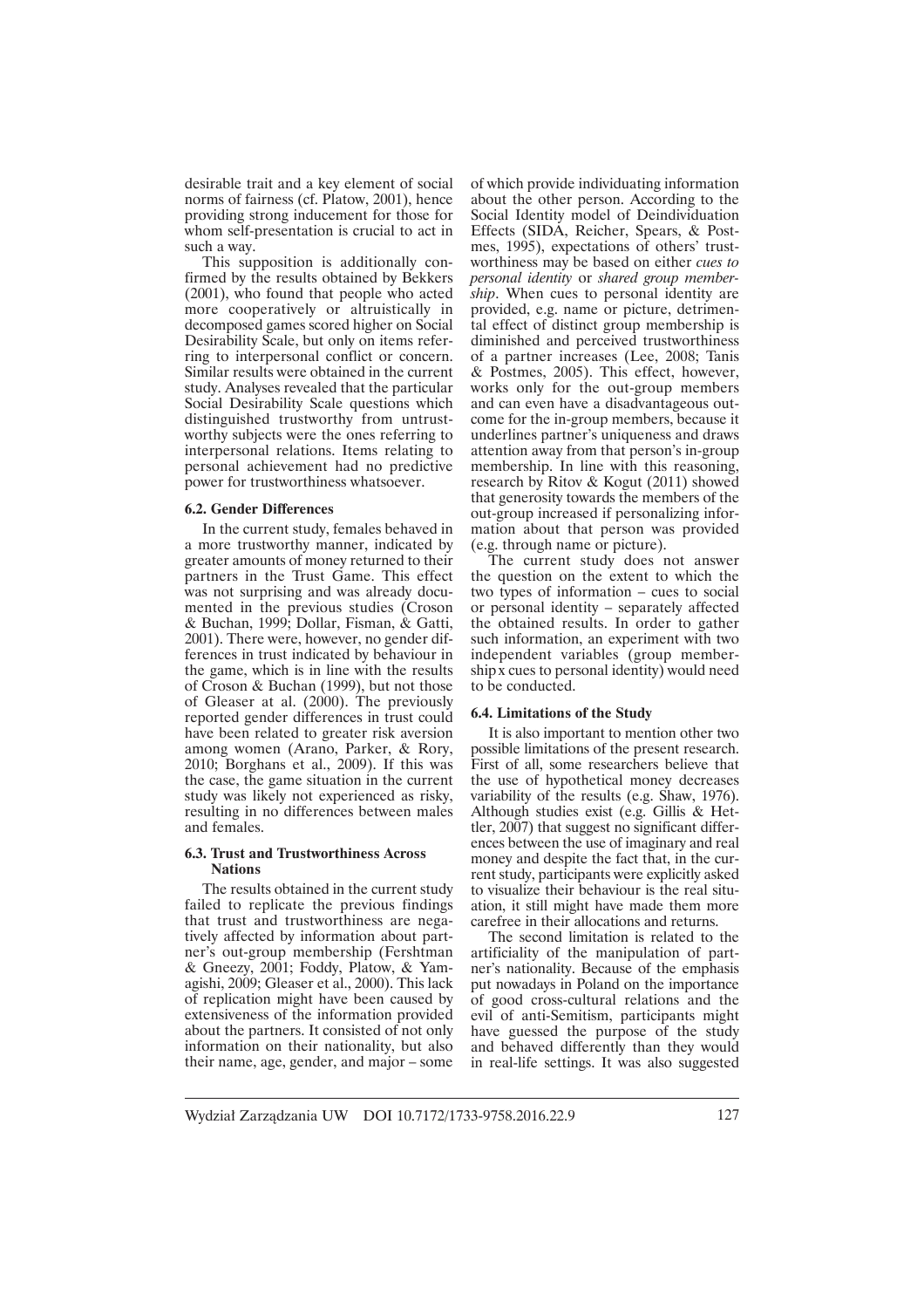by Dovidio et al. (2002) that when a society moves away from an open expression of prejudice, it might become more covert and even unconscious. Our manipulation, in which nationality was explicitly stated, might have sensitized participants to their prejudices and made them more careful not to express them. Hence, future studies should consider employing a less artificial way of manipulating partner's group membership.

# **7. Conclusions**

Concluding, the present study shed a new light on two areas related to trust. First of all, it proved inadequacy of standard attitudinal measures of trust and trustworthiness. It was found that Social Desirability Scale might serve better in the assessment of trustworthiness than either traditionally used questionnaires or measurements of past behaviour. Unfortunately, no measures were uncovered which could serve as the predictors of trusting behaviour. Possibilities of constructing a valid trust questionnaire are, however, suggested in the discussion. Secondly, the study failed to replicate the results that information about partner's out-group membership decreases trust and trustworthiness in the Trust Game. The reason for such results could stem from providing participants with information about partner's personal identity, which might have annulled the detrimental effects of the out-group membership.

The aim of a further study would be to enhance the external validity of the results by providing more real-life experimental settings, especially when it comes to the nationality manipulation, as well as to reconsider the use of hypothetical money. Moreover, a study could be performed in which presence of cues to both social and personal identity was manipulated. Such a manipulation would make the effects observed in the current study clearer.

#### **Footnote**

1 Acknowledgements: I thank Professor Eugene Burnstein for his insightful suggestions during the development of this study, as well as his invaluable comments on the text.

 Funding: This research was supported by National Science Centre grant (DEC-2012/07/N/ HS6/02252)

#### **References**

Ajzen, I. and Fishbein, M. (1977). Attitude– behavior relations: A theoretical analysis and review of empirical research. *Psychological Bulletin, 84*, 888–918, http://dx.doi.org/10.1037/0033- 2909.84.5.888.

Arano, K., Parker, C. and Rory, T. (2010). Genderbased Risk Aversion and Retirement Asset Allocation. *Economic Inquiry, 48*(1), 147–155, http:// dx.doi.org/10.1111/j.1465-7295.2008.00201.x.

Axelrod, R. (1984). *The Evolution of Cooperation*, New York: Basic Books, http://dx.doi. org/10.1016/0140-1750(86)90032-1.

Baier, A.C. (1986). *Trust and Antitrust*, Ethics, 96, http://dx.doi.org/10.1086/292745.

Baumgartner, T., Heinrichs, M., Vonlanthen, A., Fischbacher, U., Fehr, E. (2008). Oxytocin Shapes the Neural Circuitry of Trust and Trust Adaptation in Humans. Neuron, 58(4), 639–650, http://dx.doi. org/10.1016/j.neuron.2008.04.009.

Bekkers, R. (2001). The Social Desirability of Social Value Orientations. *Report written during a research visit to the Department of Social Psychology, Free University, Amsterdam.* Retrieved July 13, 2010, from www.fss.uu.nl/soc/homes/ bekkers/sdresnot.pdf.

Berg, J., Dickhaut, J. and McCabe, K.A. (1995). Trust, Reciprocity, and Social History. *Games and Economic Behaviour, 10*(1), 122–142, http://dx.doi. org/10.1006/game.1995.1027.

Borghans, L., Heckman, J.J., Golsteyn, B.H.H. and Meijers, H. (2009). Gender Differences in Risk Aversion and Ambiguity Aversion. *Journal of European Economic Association, 7*(2/3), 649–658, http:// dx.doi.org/10.3386/w14713.

Caldwell, C. and Clapham, S.E. (2003). Organizational trustworthiness: An international perspective. *Journal of Business Ethics*, *47*, 349–358.

Camerer, C. (2003). *Behavioural Game Theory. Experiments in Strategic Interaction*, Princeton, NJ: Princeton University Press, http://dx.doi. org/10.1007/s11615-004-0067-y.

Croson, R. and Buchan, N. (1999). Gender and Culture: International Experimental Evidence from Trust Games. *American Economic Review, 89*(2), 251–279, http://dx.doi.org/10.1257 /aer.89.2.386.

DeMaio, T.J. (1984). Social Desirability and Survey Measurement: A Review. In: C.F. Turner and E. Martin (eds.), *Surveying Subjective Phenomena* (Vol. 2, pp. 257–281). New York: Russell Sage.

Dollar, D., Fisman, R. and Gatti, R. (2001). Are Women Really the 'Fairer' Sex? Corruption and Women in Government. *Journal of Economic Behaviour and Organization, 46*(4)*,* 423–429, http:// dx.doi.org/10.1016/s0167-2681(01)00169-x.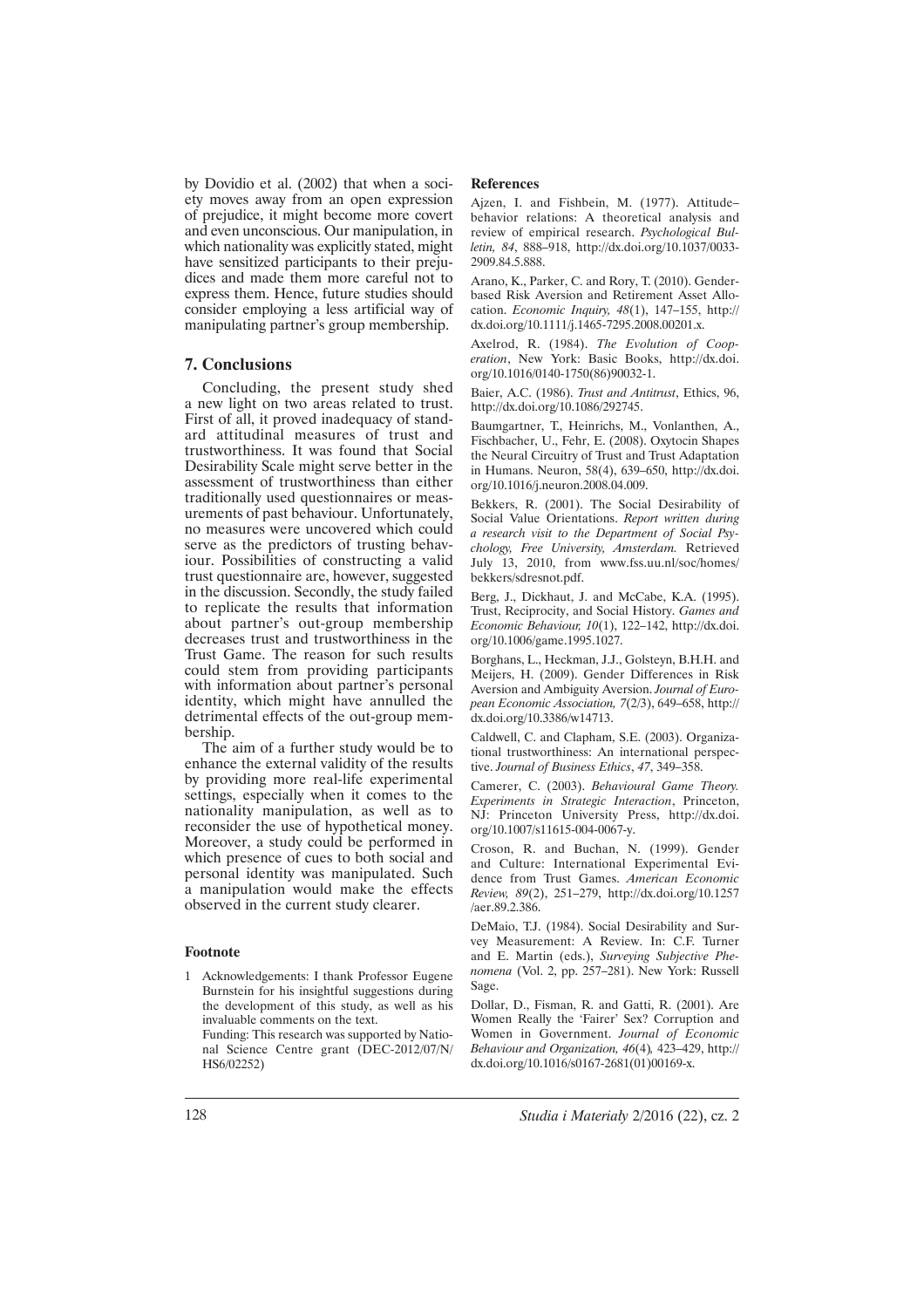Dovidio, J.F., Gaertner, S.L., Kawakami, K. and Hodson, G. (2002). Why Can't We Just Get Along? Interpersonal Biases and Interracial Distrust. *Cultural Diversity and Ethnic Minority Psychology, 8*(2), 88–102, http://dx.doi.org/10.1037/1099-9809.8.2.88.

Wilczyńska, J. and Drwal, R.Ł. (1995). Opracowanie Kwestionariusza Aprobaty Społecznej (KAS) J. Wilczyńskiej i R.Ł. Drwala. In: R.Ł. Drwal (ed.) Adaptacja kwestionariuszy osobowości. Wybrane zagadnienia i techniki (s. 57–66). Warszawa: Wydawnictwo Naukowe PWN.

Fershtman, C. and Gneezy, U. (2001). Discrimination in a Segmented Society: An Experimental Approach. *Quarterly Journal of Economics*, *116*(1), 351–377, http://dx.doi.org/10.1162/ 003355301556338.

Foddy, M., Platow, M.J. and Yamagishi, T. (2009). "Group-based trust in strangers: The role of stereotypes and expectations". *Psychological Science 20*, 419–422, http://dx.doi.org/10.1111/j.1467- 9280.2009.02312.x.

Gillis, M.T. and Hettler, P.L. (2007). Hypothetical and Real Incentives in the Ultimatum Game and Andreoni's Public Goods Game: an Experimental Study. *Eastern Economic Journal, 33*(4), 491–510, http://dx.doi.org/10.1057/eej.2007.37.

Glaeser, E.L., Laibson, D.I., Scheinkman, J.A and Soutter, C.L. (2000). Measuring Trust. *The Quarterly Journal of Economics, 115*(3), 811–846, http:// dx.doi.org/10.1162/003355300554926.

Hardin, R. (2006). *Trust.* Cambridge: Polity Press.

Hayashi, N. and Yamagishi, T. (1998). Selective Play: Choosing Partners in an Uncertain World. *Personality and Social Psychology Review, 2*(4), 276–289, http://dx.doi.org/10.1207/s15327957pspr0204\_4.

Henrich, J., Boyd, R., Bowles, S., Camerer, C., Fehr, E., Gintis, H., McElreath, R., Alvard, M., Barr, A., Ensminger, J., Hill, K., Gil-White, F., Gurven, M., Marlowe, F., Patton, J. Q., Smith, N., &Tracer, D. (2005). Economic man in cross-cultural perspective: behavioural experiments in 15 small-scale societies, *Behavioural and Brain Sciences, 28*(6), 795–815, http://dx.doi.org/10.1017/ s0140525x05000142.

Holm, H.J. and Danielson, A. (2005). Tropic Trust versus Nordic Trust: Experimental Evidence from Tanzania and Sweden. *The Economic Journal, 115*(4), 505–532, http://dx.doi.org/10.1111/j.1468- 0297.2005.00998.x.

Kiyonari, T., Yamagishi, T., Cook, K. S. and Cheshire, C. (2006). Does Trust Beget Trustworthiness? Trust and Trustworthiness in Two Games and Two Cultures: A Research Note. *Social Psychology Quarterly, 69*(3), 270–283, http://dx.doi.org/10.1177/0190 27250606900304.

Knack, S. and Keefer, P. (1997). Does Social Capital Have an Economic Payoff? A CrossCountry Investigation. *Quarterly Journal of Economics, 112*(4), 1251–1288, http://dx.doi. org/10.1162/003355300555475.

Kofta, M. and Sedek, G. (2005). Conspiracy Stereotypes of Jews During Systemic Transformation in Poland. *International Journal of Sociology, 35*(1), 40–64.

Kohn, M. (2008). *Trust. Self-Interest and the Common Good.* Oxford: University Press.

Kuncel, N.R. and Tellegen, A. (2009). A Conceptual and Empirical Re-examination of the Measurement of the Social Desirability of Items: Implications for Detecting Desirable Response Style and Scale Development. *Personnel Psychology, 62,* 201–228, ttp://dx.doi.org/10.1111/j.1744-6570.2009.01136.x.

La Porta, R., Lopez-de-Silanes, F., Shleifer, A. and Vishny, R. W. (1997). Trust in Large Organizations. American Economic Review Papers and Proceedings, *87*(5), 333–338, http://dx.doi.org/10.3386/ w5864.

Lee, E. (2008). When Are Strong Arguments Stronger Than Weak Arguments? Deindividuation Effects on Message Elaboration in CMC. *Paper presented at the annual meeting of the International Communication Association, TBA, Montreal, Quebec, Canada.* Retrieved July 12, 2010, from http:// www.allacademic.com/meta/p229883\_index.html.

Leslie, C.R. (2004). *Trust, Distrust, and Antitrust,*  Texas Law Review, *3*(82).

Macy, M.W. and Skvoretz, J. (1998). The Evolution of Trust and Cooperation Between Strangers: A Computational Model. *American Sociological Review, 63*(5), 638–660, http://dx.doi.org/ 10.2307/2657332.

Platow, M.J. (1994). An Evaluation of the Social Desirability of Prosocial Self-Other Allocation Choices. *The Journal of Social Psychology, 134*(1), 61–68, http://dx.doi.org/10.1080/00224545.1994.97 10884.

Reicher, S.D., Spears, R. and Postmes, T. (1995). A social identity model of deindividuation phenomena. In W. Strobe and M. Hewstone (eds.), European review of social psychology (pp. 161–198). Chichester, UK: Wiley, http://dx.doi. org/10.1080/14792779443000049.

Ritov, I., and Kogut, T. (2011). Ally or adversary: the effect of identifiability in inter-group conflict situations, Organizational Behavior and Human Decision Processes, *116*(1), 96–103, http://dx.doi. org/10.1016/j.obhdp.2011.05.005.

Rousseau, D.M., Sitkin, S.B., Burt, R.S. and Camerer, C. (1998). Not So Different After All: A Cross-discipline View of Trust. *Academy of Management Review, 23*(3), 393–405, http://dx.doi. org/10.5465/amr.1998.926617.

Shaw, J.I. (1976). Response-Contingent Payoffs and Cooperative Behaviour in the Prisoner's Dilemma